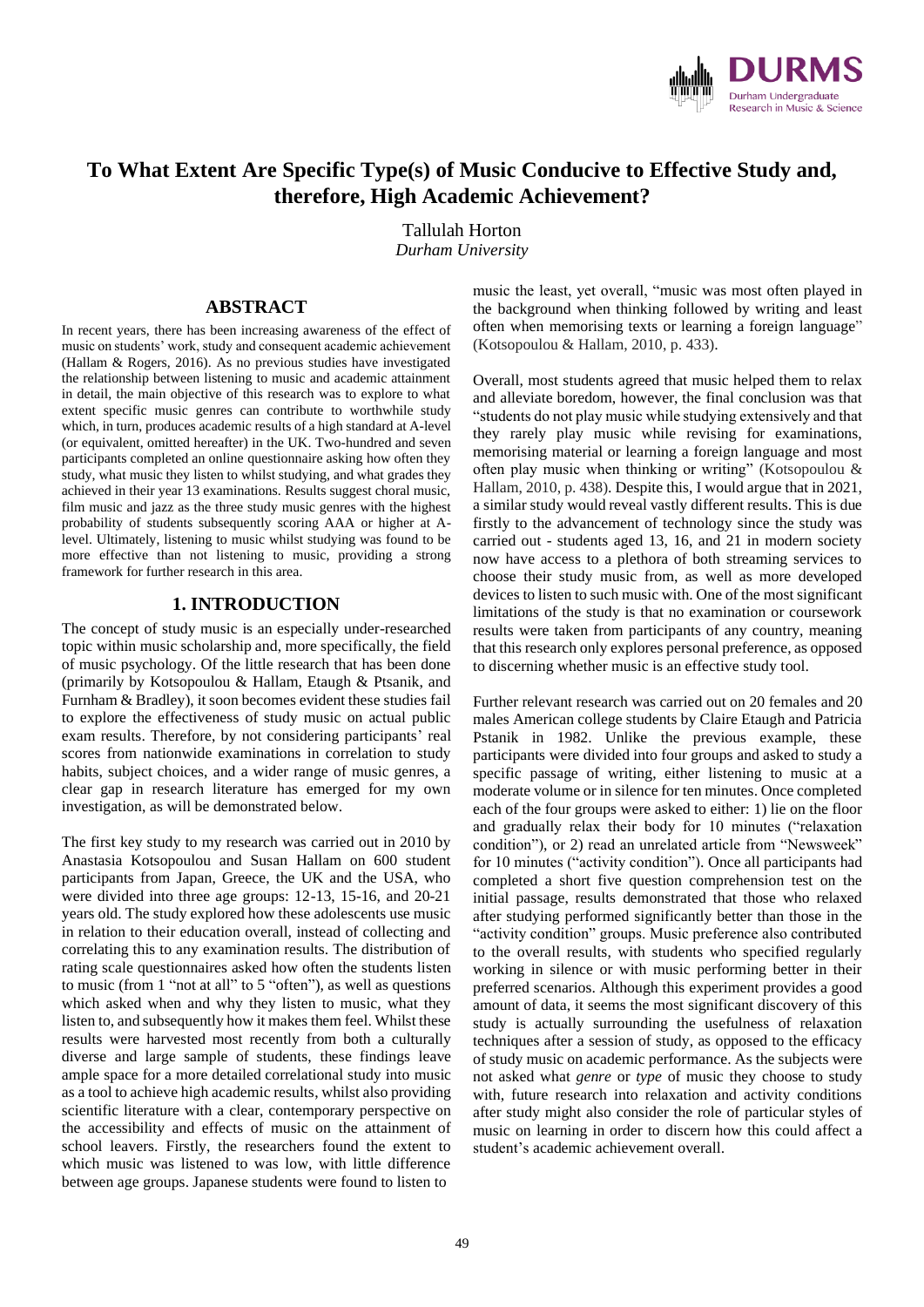*DURMS, Volume 4, Autumn 2021*

The final study included in my literature review consists of an experiment conducted at the University College London from 1997. Researchers here "looked at the distracting effects of 'pop music' on [ten] introverts' and [ten] extroverts' performance on various cognitive tasks" (Furnham & Bradley, 1997, p. 445). Such tasks were completed either in silence, or with pop music playing in the background. Immediate results demonstrated the detrimental effect of background pop music on both groups' recall ability, yet after a 6-min interval, the introverts' ability to recall information was significantly lower than their extroverted counterparts and introverted peers who were tested in silence. Although these are interesting findings, the study has numerous shortcomings. Research focus here is given almost wholly to the personality type assigned to each individual after taking the Eysenck Personality Questionnaire (Eysenck & Eysenck, 1984), rather than the effect of music on study. Ultimately, this study cogently answers the question of which personality type performed better after learning with or without pop music, yet doesn't explore other genres, or academic performance any further than a short test. In addition, research into the relationship between academic achievement and personality type carried out by Noel and Dorothy Entwhistle discovered that "students with good study methods" (Entwhistle & Entwhistle, 1970, p.132) were amongst the highest scores, regardless of their personality type - leading to the conclusion that asking participants to complete the Eysenck Personality Questionnaire would not benefit my own research.

In light of this, it is apparent that the concepts of study music genre and preference in relation to academic attainment measured over a significant period of study time (for example, two years at A-level) has not been truly focused upon in recent psychological research and therefore does not reflect the modern students' experience of academic study, thereby forming a strong basis for the below investigation. This research aims to correlate a range of music genres identified as study music by participants to their public examination results previously completed in the UK; something that has not been done before. My first hypothesis concerning the use of music as a study tool foreshadows most participants reporting to use music as a study tool regularly, if not on a daily basis. Secondly, with regard to music type, I hypothesise Classical music and Lo-fi will correlate to high examination scores amongst participants, as research recently completed by Goltz, Sadakata and others suggests contemporary styles such as Pop, Hip-Hop and RnB "tend to reduce performance more than instrumental and classical music" (Goltz & Sadakata, 2021, p. 2; Chou, 2010; Li et al., 2012; Perham & Currie, 2014).

As a result, the main aim of this study is to explore whether or not such genres can actually be used as a study tool, and whether this tool helps students to succeed academically. Ultimately, I am confident my research will present both the field of music psychology and the country as a whole with a truer picture as to the role of music in a teenager's academic career in the  $21<sup>st</sup>$  century, and provide clear suggestions as to what music genre is most conducive to high academic attainment.

## **2. METHOD**

*Design.* The first part of my research consisted of a questionnaire developed and hosted by Qualtrics, an online survey platform, which took around 7-10 minutes to complete. In order to discern whether music is conducive to effective study and, therefore, high academic achievement, the dependent variable (exam results) would consequently be correlated against the independent variable (study music choice) once answers had been collected. This benchmark of nationwide public examinations was used as all students are required to partake in these assessments in the last term of their school careers before going onto university, apprenticeships or paid work, and is therefore the last point at which participants can be compared fairly.

*Participants.* The Qualtrics questionnaire was disseminated amongst University students (music and non-music) from both Durham and other institutions, as well as other adults who have completed A-level examinations in the UK. This was shared on both my social media accounts and with other groups I am part of (e.g., National Youth Choir of GB, BBC Symphony Chorus). All responses were completed voluntarily and anonymous. Overall, 255 people responded to the online questionnaire however, as some respondents did not fully complete all questions, the data were cleaned, leaving 207 responses that could be used to correlate academic achievement to study music. Of these, 94 respondents were male and 113 were female, demonstrating an unusually even 45% male to 54% female split. Participants ages ranged from 18-80+ years, as age categories of roughly 10 years (for example, 18-30 years) were used.

*Procedure.* The questionnaire was divided loosely into four sections, which were not displayed to participants. The first section asked two questions about age and gender, before moving onto whether they attended a private or state school, in order to make sure the data collected was as diverse in background as possible. Participants were then asked to record what style of examination they undertook in year 13 – options for A-level/IB/BTEC/Other were included, to make sure both academic and vocational qualifications (that often include practical work and academic study) were not excluded. If Alevels were chosen, participants were then asked to list their three highest scoring subjects. For other qualifications, participants were asked about which subjects were taken and the grade(s) or score(s) they achieved overall. Following on from this, the questionnaire asked participants if they were currently enrolled on (or had previously completed) a higher education course.

The third section of the questionnaire asked crucial questions about music related to study. The first of these asked how often participants study academic material, before asking if they considered themselves to be musical, or a musician. This question was asked due to the high volume of music students completing the survey, to see if this might affect their choices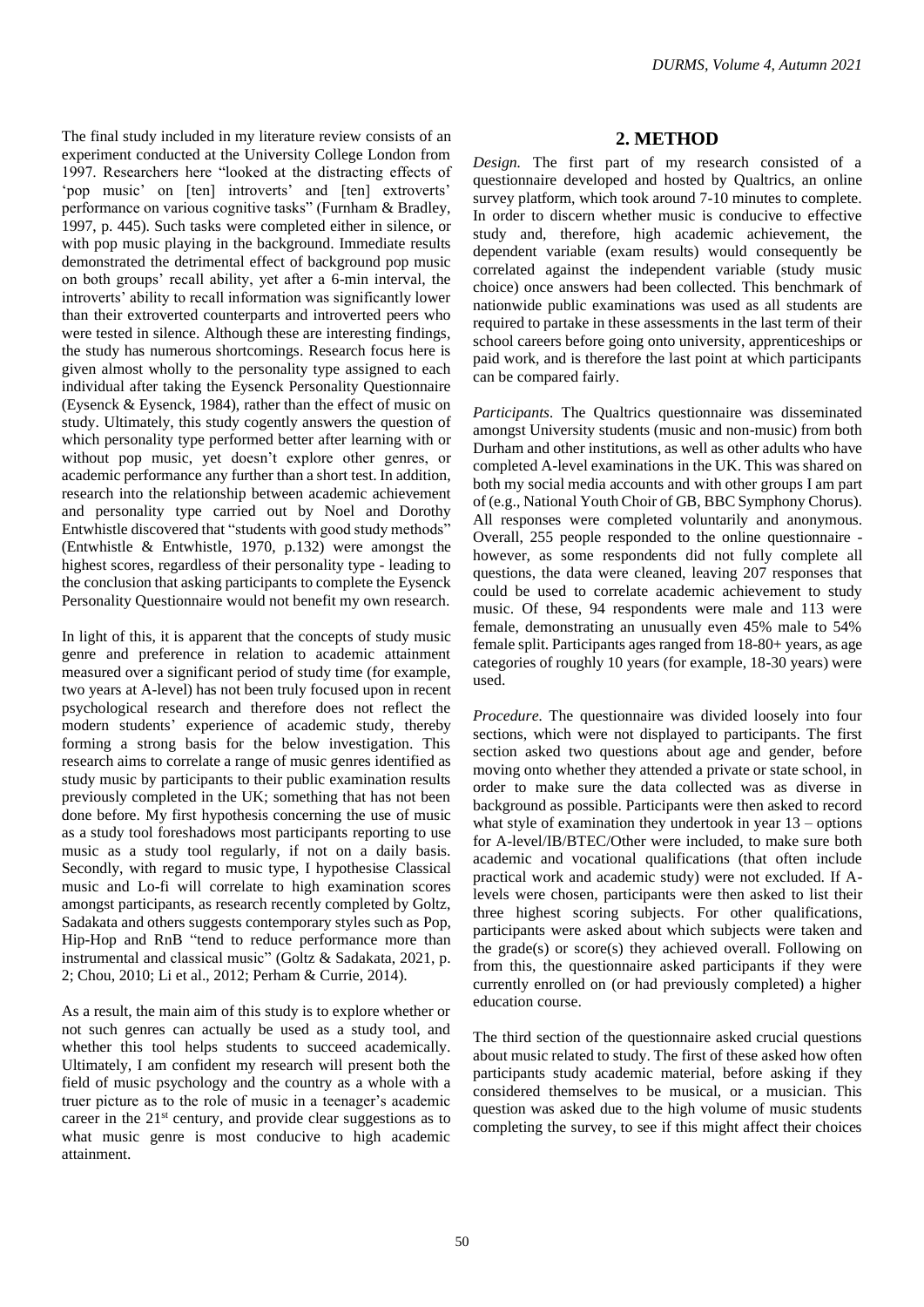and/or results. Participants were then asked how often they listen to music whilst studying and, most importantly, which genre of music they usually listen to**.** Only one option was available for this question, in order to make sure the information collected was specific to studying academic material. The next question asked participants why they think their choice of genre is effective for study, with the final section asking more general questions about streaming services, the use of study music by friends and family, and awareness of previous research.

### **3. RESULTS**

To test my initial hypothesis predicting the widespread and frequent use of study music amongst participants, results from questions surrounding the overall prevalence and use of study music were analysed to produce bar graphs representing my findings. Subsequently, in order to discern whether Classical music and Lo-Fi would correlate to high examination results amongst participants, a scoring system was devised to map each participant's overall performance against their choice of study music in a pivot table, before using this to formulate a graph depicting the probability (and standard deviation) of achieving three A grades by music genre; all created using Microsoft Excel.

Figures 1 and 2 show how often participants usually study academic material, and if this revision was regularly accompanied by study music. It was learned that 77 participants reported to studying academic material 'every day', followed by 30 answering 'every other day', and 43 answering 'every few days'. As hypothesised, 84% of participants also reported listening to music whilst they study either always, nearly always, about half the time, or sometimes, with the remaining 17% studying without music.



Figure 1. Frequency of academic study

Following on from this, 94% of participants answered to having undertaken A-levels at school, with the remaining 6% completing either Welsh Baccalaureate, IB, BTEC or Scottish Highers. In addition, 91% of participants were either enrolled



Figure 2. Frequency of music listening during study

in education course at the time of the questionnaire, or had previously completed a Higher Education course. The pie chart results shown in Figure 3 shows a varied selection of subjects taken by participants at Sixth Form level. 14% of participants took mathematics, making it the most popular subject choice; reflecting the general national trend (ONS, 2018-2020). Other STEM subjects such as Physics, Chemistry and Biology were also popular, with English, History and Music appearing as favoured choices in the humanities departments.



Figure 3. Participant's A-level subject choices

Participants were then asked the pivotal question: What genre of music do you usually listen to whilst studying? As demonstrated by Figure 4, Classical Music was found to be the most popular genre overall, with Pop Music and Lo-Fi beats in close pursuit – this, however, does not provide detail as to which genre of music is in reality the most effective for study, as the corresponding exam results were not compared here. Compellingly, participants reasons for listening to study music were found to be well balanced between two answers – 77 participants revealed that study music helps to relieve academic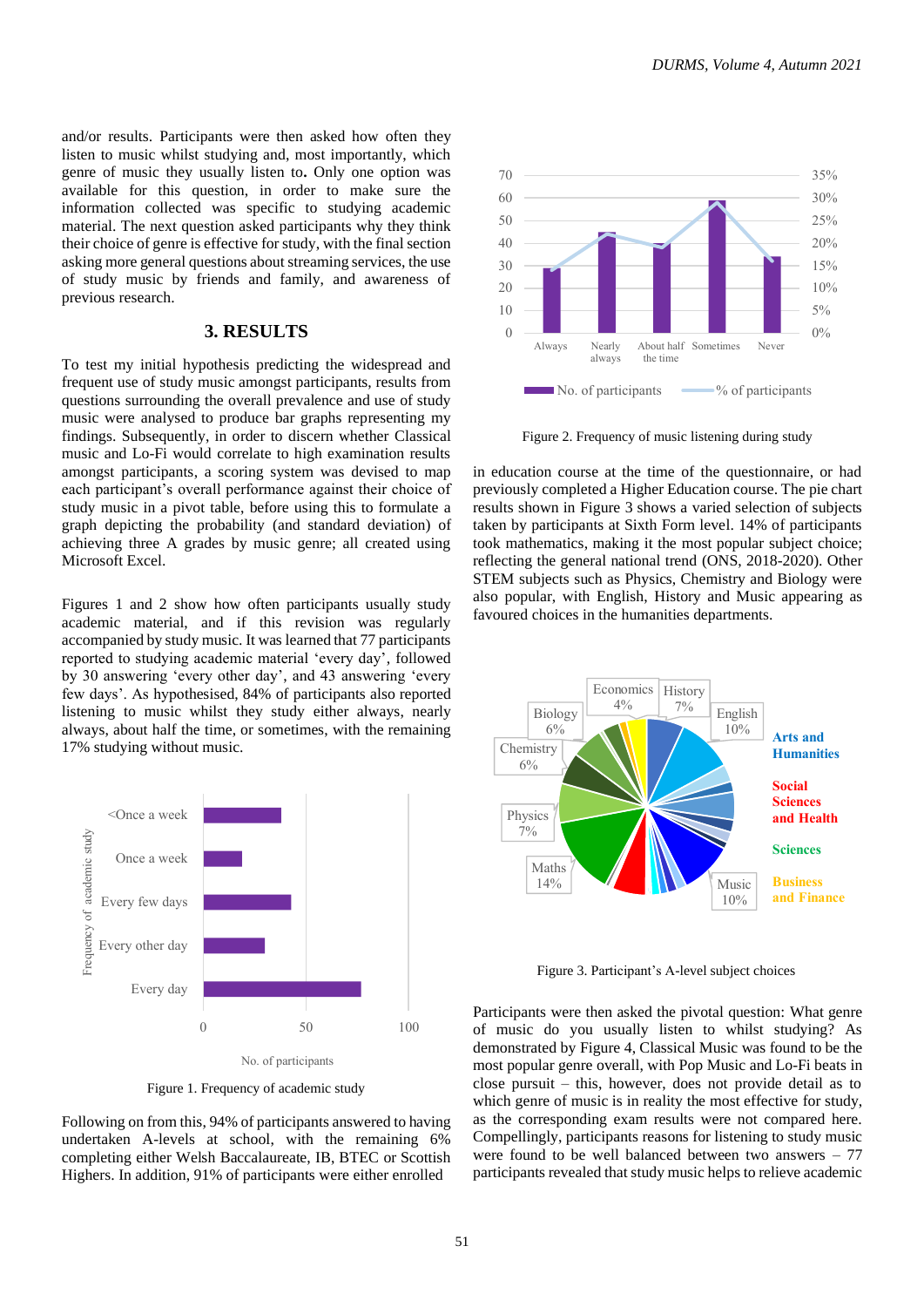stress or pressure, with another 77 participants reporting that it helps them to concentrate. The remaining answers included those such as "all of the above", "it helps me memorise material", and "it keeps me happy".



Figure 4. Genres chosen by participants to listen to whilst studying

Once A-level grades and study music choices had been collected, each participant was given a score out of fifteen, so that all participants' examination results were compared fairly. This was calculated so that an A\* grade at A-level equalled 5 points, moving down the numerical scale meaning 1 point represented a D grade. The highest score one could achieve was therefore 15 points (3A\* grades) with the lowest achievable score being 3 points (3D grades). A score was then calculated for each participant and organised into a pivot table, shown in Table 1. Overall, the category of Lo-Fi Beats, Alpha Waves and White Noise contained the most students scoring 15 (A\*A\*A\*), although the higher number of participants in lower grade brackets ultimately brought down the grade average for that category. Other genres scoring highly in the top-grade brackets (15-12) were, Jazz, Choral, Pop, and Film Music.

Table 1. Participants' A-level Scores Against their Chosen Genre of Study Music

| Music genre             | A-level<br>score |                |    |    |                  |                |    |                |                |                |                |     |   | Grand<br><b>Total</b> |
|-------------------------|------------------|----------------|----|----|------------------|----------------|----|----------------|----------------|----------------|----------------|-----|---|-----------------------|
|                         | 15               |                |    |    | 14 13 12 11 10 9 |                |    | 8              | 7              | 6              |                | 543 |   |                       |
| Choral music            | 2                | 3              | 3  |    | 1                | 5              | 1  |                |                |                |                |     | 1 | 16                    |
| Classical               |                  | 1              | 6  | 14 | 5                | 4              | 7  | 6              | 1              | 2              |                | 3   | 1 | 51                    |
| Film music              | 3                | 2              | 1  | 1  | 4                | $\overline{2}$ | -1 | $\overline{2}$ |                | 1              |                |     |   | 17                    |
| Folk                    |                  |                |    |    |                  |                |    | 1              |                |                |                |     |   | 2                     |
| Jazz                    | 3                | 1              | 2  | 2  | 4                | 1              | 2  | 3              |                |                |                |     | 1 | 19                    |
| Lo-fi beats, AW &<br>WN | 5                | $\overline{2}$ | 5  | 5  | 4                | 6              | 2  | 3              | 1              | $\overline{2}$ | $\mathbf{1}$   |     |   | 2 38                  |
| Mixture                 |                  | 1              |    |    |                  |                |    | 1              |                |                |                |     |   | 2                     |
| No music                |                  | 3              | 2  | 3  | 5                |                | 5  | 1              | 2 <sub>2</sub> |                | $\overline{1}$ |     |   | 24                    |
| Pop                     | 2                | 2              | 2  | 4  | 5                | 3              | 2  | 1              | 1              | 3              |                |     |   | 25                    |
| Rock                    | 1                |                | 2  |    | 2                |                | 3  | 2              | 1              | 1              |                |     |   | 12                    |
| <b>Grand Total</b>      | 17               | 15             | 23 | 29 | 31               | 21             | 23 | 20             | 6              | 11             | 7              | 3   | 5 | 206                   |

The pivot table was then used to calculate the probability of a student achieving 12 points (AAA) or higher at A-level, should

they listen to a particular genre of music. As evidenced by Figure 5, Choral Music has been found to correlate to both the highest overall grade average scored by participants in this study (11.5) as well as the highest probability of scoring AAA or better (43.5%). This was followed closely by Film Music at 40.6%, with the participants' grade average falling at 11.35. Thus, the top five most effective study music genres (as suggested by this research) in order are: Choral Music, Film Music, Jazz, Lo-Fi Beats, and Popular Music. The error bars represent the standard deviation for each music genre, ranging from 2.71 - 3.24.



Figure 5. Probability of achieving AAA+ for each genre of study music

Most crucially, it was discovered that students who do listen to music whilst studying are more likely to score higher grades at A-level (or equivalent) than those who do not - an important finding helping to prove the initial impetus for this study, shown clearly in Figure 6. Those not using music as a study tool have only a 24.3% probability of scoring 12 or higher; the third lowest score when compared to other music genres; although it should be noted that the sample size for those studying without music made up a smaller portion of the overall participant group (17%).



Figure 6. Effectiveness of studying whilst listening to music vs. studying with no music on A-level grades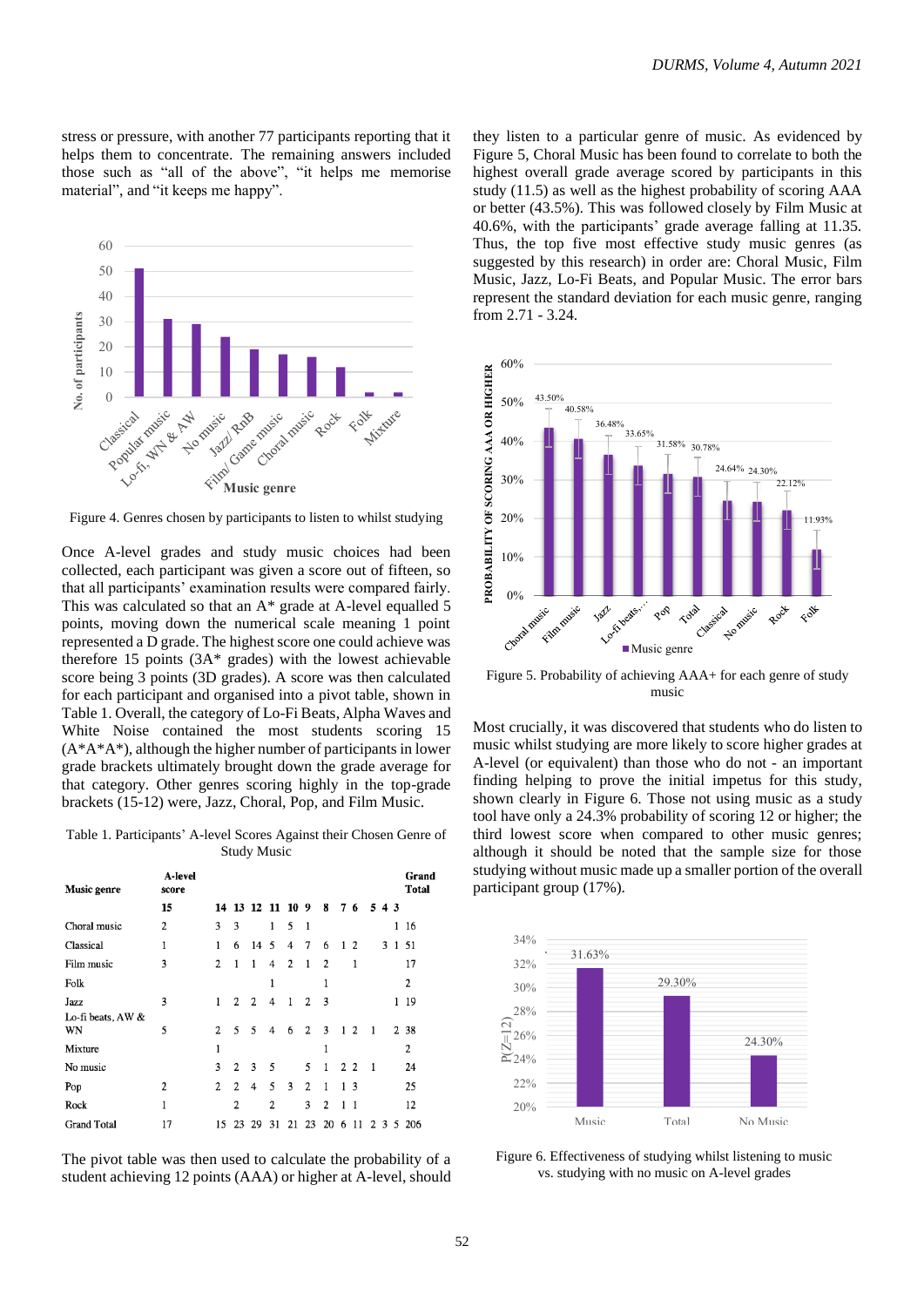Lastly, students who listen to music with words were found to have a higher probability of achieving  $\geq$  12 points (33.5%) than students who listen to music with no words (29.3%).



Figure 7. Effectiveness of music with words vs. music with no words on A-level grades

The last points of comparison explored which genres of study music were most popular with students studying in a particular field. Of the top five genres discovered to be most effective for study, Lo-Fi Beats, Classical, and Pop music were the most popular genres for Science students, whereas for Arts and Humanities students, Jazz, Choral and Film Music were significantly more popular. Business students largely favoured Classical Music, and Social Science students listened mostly to Lo-Fi and Classical Music; the genre most popular amongst all students. Finally, participants were asked if they considered themselves to be musical or a musician to account for the high number of music students taking part in this survey, however no significant anomalies were found when musician and nonmusician groups were compared in terms of overall A-level score or music preference.

In summary, my earlier hypothesis which argued students would report to using music as a study tool regularly, if not on a daily basis, was largely supported by the results of this study. Some differences appeared as to which genre of study music is most effective, yet the overall findings strongly support the conclusion that music is conducive to both study and, therefore, high academic achievement. Well over half the participants (64%) in this sample were aged 18-30, which also helps to give an up-to-date picture of how modern students use study music.

## **4. DISCUSSION**

Data collected from this sample set suggests that listening to music whilst studying increases your probability of scoring all A\*-A grades at A-level in the UK. Within this, students who listen to Film Music, Choral Music, and Jazz whilst studying achieved the highest scores overall. Evidently, the large proportion of participants (83%) who reported to using music as a study tool suggests that modern students do in fact listen to music (as opposed to silence) whilst they study and have done for several years, strongly contrasting the findings of Kotsopoulou and Hallam's study (2010). On the other hand, participants responses did support their finding that music helps students to relax or alleviate boredom, as well as facilitating better concentration and memorising of material.

Moreover, these results compound Etaugh and Ptsanik's (1982) finding that preference plays a role in the overall success of study music, as all participants gave compelling reasons for choosing a particular genre which they use(d) when completing revision for examinations. My original hypothesis predicted that classical music and Lo-Fi Beats would score highly, which ultimately was not the case. Further to this, my prediction that music with words would not be as effective (as it may interfere with the phonological loop responsible for processing information) was disproved, as the probability of scoring 12 points or higher when listening to music with no words was 4% lower, although this may be within the margin for error. Despite most participants using study music, few were aware of any previous research, demonstrating both the novelty of this study as well as participants' intuitive awareness of the benefits of study music, with results achieved by comparing actual exam results to participants music, subject and study choices.

Besides this, one limitation of the study showed the 12-point (AAA) average to be higher than the national average from 2018-2019, however, a good number of participants were educated in both the private/state sector to ensure diversity in background & experience. Lastly, as this study was only available to consenting adults, there was no way of gathering evidence from those currently undertaking A-level or other examinations. By this, future research could use a betweenparticipant design to observe small groups studying information over a period of time (e.g., 3 months, replicating long term exam revision) whilst listening to one of the top four study music genres from this research project, as well as some studying in silence. The results from a short test at the end of a 3-month period would provide further useful evidence as to which genre, and even individual music track, is most beneficial for study. In conclusion, when paired with little existing research, this study's novel discovery of music as an effective study tool provides the bedrock upon which further research may seek to explore the relationship between music and study and promote music as an aid to learning in future.

#### **REFERENCES**

Chou, P.T M. (2010). Attention Drainage Effect: How Background Music Effects Concentration in Taiwanese College Students. *Journal of the Scholarship of Teaching and Learning*, *10*(1), 36-46.

Department for Education. (2020). Revised A level and other 16 to 18 results in England, 2018/2019.

Etaugh, C., & Ptasnik, P. (1982). Effects of studying to music and post-study relaxation on reading comprehension. *Perceptual and Motor Skills*, *55*(1), 141-142.

Eysenck, H.J., & Eysenck, S.B.G. (1984). Eysenck personality questionnaire-revised.

Furnham, A., & Bradley, A. (1997). Music while you work: The differential distraction of background music on the cognitive test